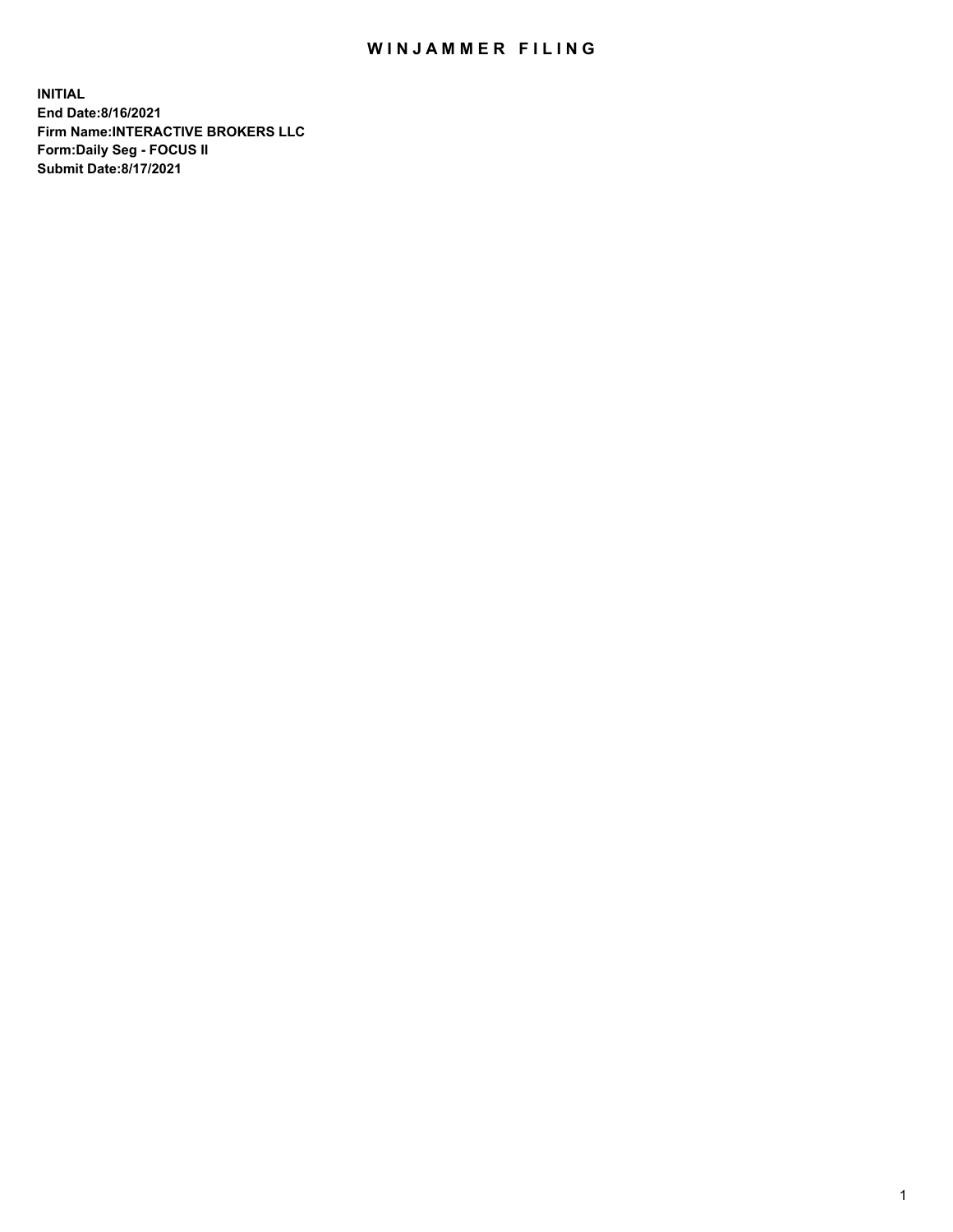**INITIAL End Date:8/16/2021 Firm Name:INTERACTIVE BROKERS LLC Form:Daily Seg - FOCUS II Submit Date:8/17/2021 Daily Segregation - Cover Page**

| Name of Company                                                                                                                                                                                                                                                                                                               | <b>INTERACTIVE BROKERS LLC</b>                                                            |  |
|-------------------------------------------------------------------------------------------------------------------------------------------------------------------------------------------------------------------------------------------------------------------------------------------------------------------------------|-------------------------------------------------------------------------------------------|--|
| <b>Contact Name</b>                                                                                                                                                                                                                                                                                                           | James Menicucci                                                                           |  |
| <b>Contact Phone Number</b>                                                                                                                                                                                                                                                                                                   | 203-618-8085                                                                              |  |
| <b>Contact Email Address</b>                                                                                                                                                                                                                                                                                                  | jmenicucci@interactivebrokers.c<br><u>om</u>                                              |  |
| FCM's Customer Segregated Funds Residual Interest Target (choose one):<br>a. Minimum dollar amount: ; or<br>b. Minimum percentage of customer segregated funds required:% ; or<br>c. Dollar amount range between: and; or<br>d. Percentage range of customer segregated funds required between: % and %.                      | $\overline{\mathbf{0}}$<br>0<br>155,000,000 245,000,000<br>0 <sub>0</sub>                 |  |
| FCM's Customer Secured Amount Funds Residual Interest Target (choose one):<br>a. Minimum dollar amount: ; or<br>b. Minimum percentage of customer secured funds required:%; or<br>c. Dollar amount range between: and; or<br>d. Percentage range of customer secured funds required between:% and%.                           | <u>0</u><br>$\overline{\mathbf{0}}$<br>80,000,000 120,000,000<br>00                       |  |
| FCM's Cleared Swaps Customer Collateral Residual Interest Target (choose one):<br>a. Minimum dollar amount: ; or<br>b. Minimum percentage of cleared swaps customer collateral required:%; or<br>c. Dollar amount range between: and; or<br>d. Percentage range of cleared swaps customer collateral required between:% and%. | <u>0</u><br>$\underline{\mathbf{0}}$<br>$\underline{0}$ $\underline{0}$<br>0 <sub>0</sub> |  |

Attach supporting documents CH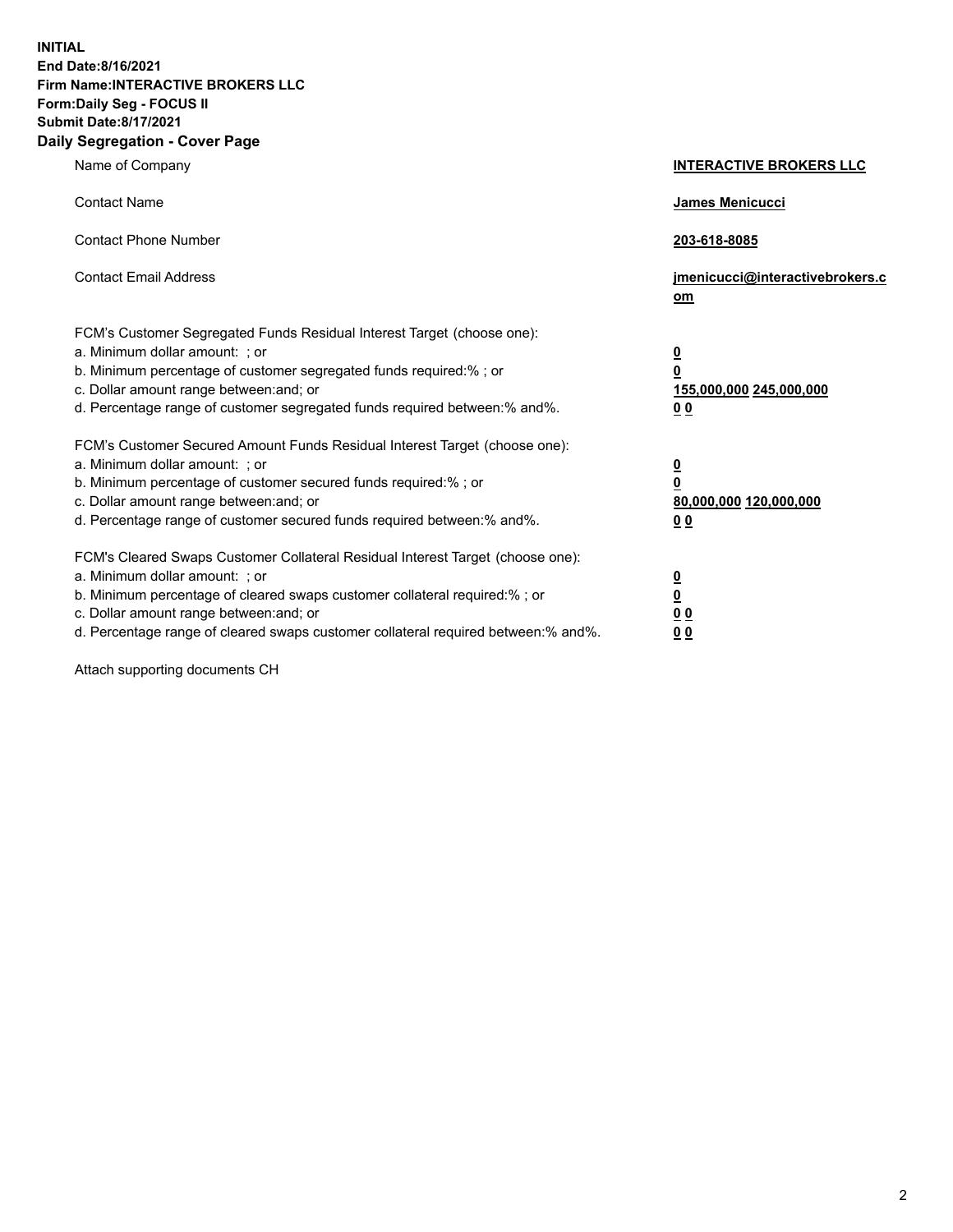**INITIAL End Date:8/16/2021 Firm Name:INTERACTIVE BROKERS LLC Form:Daily Seg - FOCUS II Submit Date:8/17/2021 Daily Segregation - Secured Amounts**

## Foreign Futures and Foreign Options Secured Amounts Amount required to be set aside pursuant to law, rule or regulation of a foreign government or a rule of a self-regulatory organization authorized thereunder **0** [7305] 1. Net ledger balance - Foreign Futures and Foreign Option Trading - All Customers A. Cash **495,040,744** [7315] B. Securities (at market) **0** [7317] 2. Net unrealized profit (loss) in open futures contracts traded on a foreign board of trade **11,188,801** [7325] 3. Exchange traded options a. Market value of open option contracts purchased on a foreign board of trade **107,479** [7335] b. Market value of open contracts granted (sold) on a foreign board of trade **-7,111** [7337] 4. Net equity (deficit) (add lines 1. 2. and 3.) **506,329,913** [7345] 5. Account liquidating to a deficit and account with a debit balances - gross amount **22,277** [7351] Less: amount offset by customer owned securities **0** [7352] **22,277** [7354] 6. Amount required to be set aside as the secured amount - Net Liquidating Equity Method (add lines 4 and 5) **506,352,190** [7355] 7. Greater of amount required to be set aside pursuant to foreign jurisdiction (above) or line 6. **506,352,190** [7360] FUNDS DEPOSITED IN SEPARATE REGULATION 30.7 ACCOUNTS 1. Cash in banks A. Banks located in the United States **85,351,011** [7500] B. Other banks qualified under Regulation 30.7 **0** [7520] **85,351,011** [7530] 2. Securities A. In safekeeping with banks located in the United States **349,994,500** [7540] B. In safekeeping with other banks qualified under Regulation 30.7 **0** [7560] **349,994,500** [7570] 3. Equities with registered futures commission merchants A. Cash **0** [7580] B. Securities **0** [7590] C. Unrealized gain (loss) on open futures contracts **0** [7600] D. Value of long option contracts **0** [7610] E. Value of short option contracts **0** [7615] **0** [7620] 4. Amounts held by clearing organizations of foreign boards of trade A. Cash **0** [7640] B. Securities **0** [7650] C. Amount due to (from) clearing organization - daily variation **0** [7660] D. Value of long option contracts **0** [7670] E. Value of short option contracts **0** [7675] **0** [7680] 5. Amounts held by members of foreign boards of trade A. Cash **193,072,294** [7700] B. Securities **0** [7710] C. Unrealized gain (loss) on open futures contracts **9,880,654** [7720] D. Value of long option contracts **107,479** [7730] E. Value of short option contracts **-7,111** [7735] **203,053,316** [7740] 6. Amounts with other depositories designated by a foreign board of trade **0** [7760] 7. Segregated funds on hand **0** [7765] 8. Total funds in separate section 30.7 accounts **638,398,827** [7770] 9. Excess (deficiency) Set Aside for Secured Amount (subtract line 7 Secured Statement Page 1 from Line 8) **132,046,637** [7380] 10. Management Target Amount for Excess funds in separate section 30.7 accounts **80,000,000** [7780] 11. Excess (deficiency) funds in separate 30.7 accounts over (under) Management Target **52,046,637** [7785]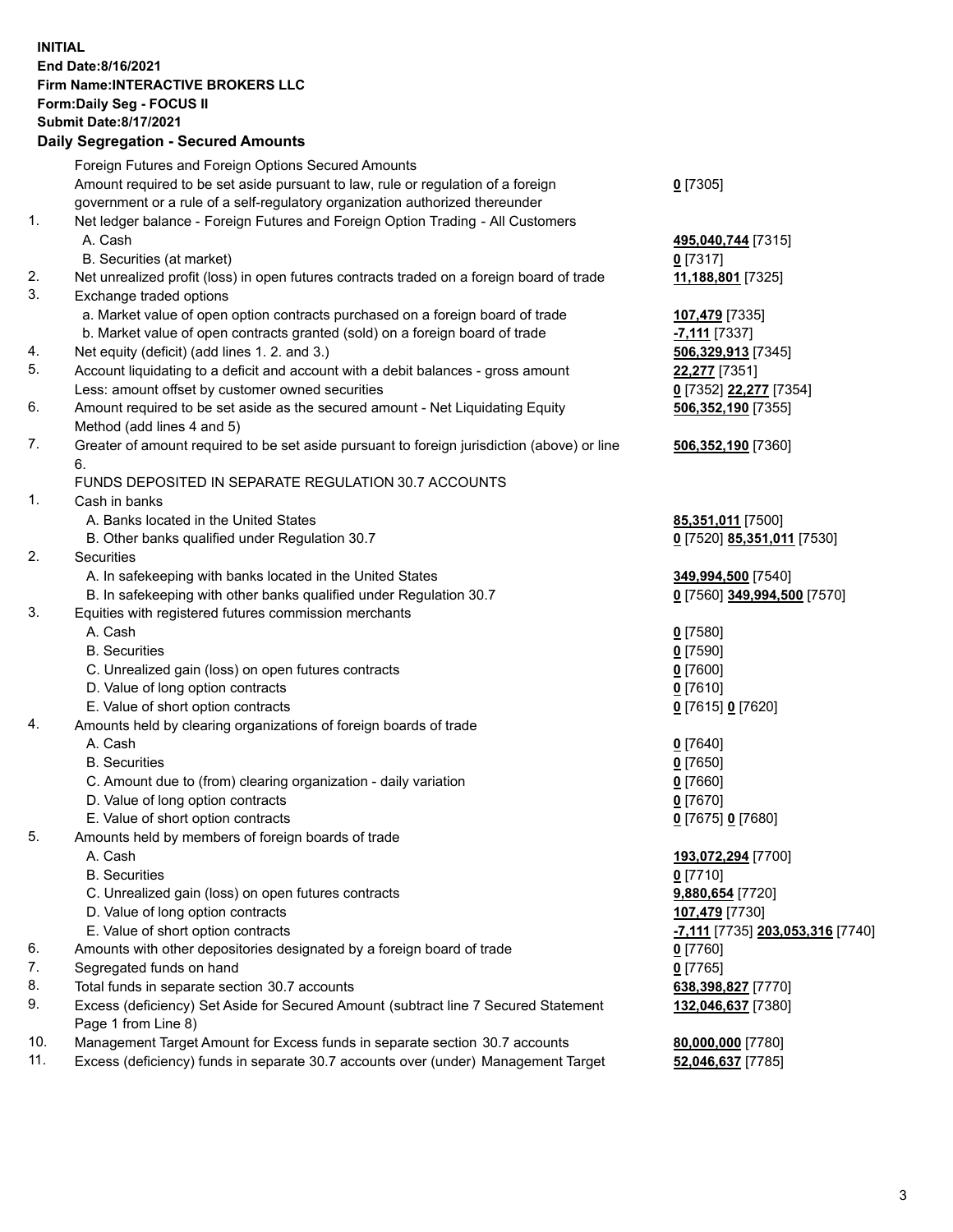**INITIAL End Date:8/16/2021 Firm Name:INTERACTIVE BROKERS LLC Form:Daily Seg - FOCUS II Submit Date:8/17/2021 Daily Segregation - Segregation Statement** SEGREGATION REQUIREMENTS(Section 4d(2) of the CEAct) 1. Net ledger balance A. Cash **6,819,267,394** [7010] B. Securities (at market) **0** [7020] 2. Net unrealized profit (loss) in open futures contracts traded on a contract market **66,612,386** [7030] 3. Exchange traded options A. Add market value of open option contracts purchased on a contract market **291,775,089** [7032] B. Deduct market value of open option contracts granted (sold) on a contract market **-241,461,577** [7033] 4. Net equity (deficit) (add lines 1, 2 and 3) **6,936,193,292** [7040] 5. Accounts liquidating to a deficit and accounts with debit balances - gross amount **1,230,653** [7045] Less: amount offset by customer securities **0** [7047] **1,230,653** [7050] 6. Amount required to be segregated (add lines 4 and 5) **6,937,423,945** [7060] FUNDS IN SEGREGATED ACCOUNTS 7. Deposited in segregated funds bank accounts A. Cash **1,548,905,194** [7070] B. Securities representing investments of customers' funds (at market) **3,243,366,380** [7080] C. Securities held for particular customers or option customers in lieu of cash (at market) **0** [7090] 8. Margins on deposit with derivatives clearing organizations of contract markets A. Cash **1,992,085,721** [7100] B. Securities representing investments of customers' funds (at market) **327,712,911** [7110] C. Securities held for particular customers or option customers in lieu of cash (at market) **0** [7120] 9. Net settlement from (to) derivatives clearing organizations of contract markets **-13,736,958** [7130] 10. Exchange traded options A. Value of open long option contracts **291,292,552** [7132] B. Value of open short option contracts **-241,715,450** [7133] 11. Net equities with other FCMs A. Net liquidating equity **0** [7140] B. Securities representing investments of customers' funds (at market) **0** [7160] C. Securities held for particular customers or option customers in lieu of cash (at market) **0** [7170] 12. Segregated funds on hand **0** [7150] 13. Total amount in segregation (add lines 7 through 12) **7,147,910,350** [7180] 14. Excess (deficiency) funds in segregation (subtract line 6 from line 13) **210,486,405** [7190] 15. Management Target Amount for Excess funds in segregation **155,000,000** [7194] **55,486,405** [7198]

16. Excess (deficiency) funds in segregation over (under) Management Target Amount Excess